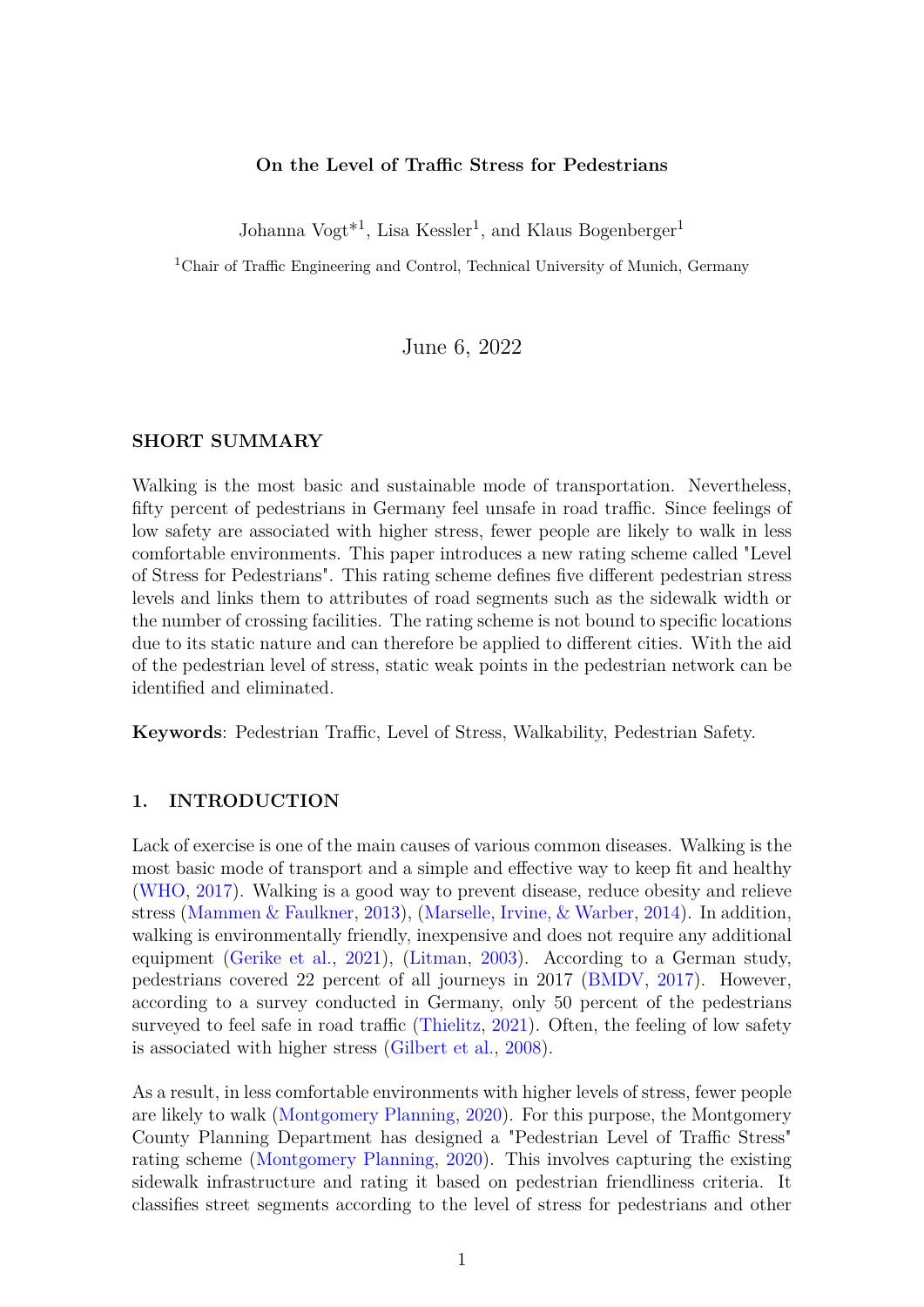sidewalk users without requiring a large amount of data. It was designed to complement the Bicycle Level of Traffic Stress [\(Mekuria, Furth, & Nixon,](#page-7-6) [2021\)](#page-7-6). These two methods are typically used in the preparation of regional transportation (system) plans or screenings.

In [\(Pareek & Parbhakar,](#page-7-7) [2018\)](#page-7-7), the focus is on designing a survey that was used to obtain information on the strengths and weaknesses of bicycle routes in Jaipur, India. Applying GNSS detection on two bicycle routes, suggestions for improvements were formulated based on the information obtained on safety, directness, and comfort. The aim of the study by [\(LaJeunesse et al.,](#page-7-8) [2021\)](#page-7-8) was to determine a pedestrian quality of service level based on physiological measurements. 15 pedestrians were equipped with a smart wristband and a GNSS tracker for one week. The recordings obtained were to identify stress levels of pedestrians during normal walking activities in different traffic situations. A correlation of stress with road conditions was found.

Both the findings of the above studies and the Montgomery County Planning Department's methodology are not directly transferable to foreign cities due to different morphologies of the cities. Therefore, in the following, five different stress levels are defined by means of road attributes adapted to the needs of the morphology of European cities and their pedestrians, based on the evaluation schemes of the Montgomery County Planning Department (Pedestrian Level of Comfort [\(Montgomery](#page-7-5) [Planning,](#page-7-5) [2020\)](#page-7-5)) and the Level of Traffic Stress for Bikes [\(Furth, Mekuria, & Nixon,](#page-7-9) [2016\)](#page-7-9), [\(Mekuria et al.,](#page-7-6) [2021\)](#page-7-6).

# **2. METHODOLOGY**

The authors of [\(Furth et al.,](#page-7-9) [2016\)](#page-7-9) presented a new method to classify road sections and crossings into different levels of traffic stress for cyclists. The basis for their classification comprises two aspects: (i) Geller's classification of the bicycling population where transportation cyclists from Portland were classified into one of four groups based on their responses when bicycling in different traffic environments [\(Geller,](#page-7-10) [2006\)](#page-7-10), and (ii) Dutch Design Standards, which are known to receive great acceptance from the general population [\(Furth et al.,](#page-7-9) [2016\)](#page-7-9). These stress levels were assigned to the manifestations of roadway attributes such as number of lanes, reach from curb, speed limit, bike lane blockage, crossings, and side parking. From this, a guideline scale was obtained and applied as a case study to the San Jose street network. The result was a street map with differently colored street segments indicating the stress level of each link for bicyclists.

Such a rating scheme is not directly transferable from cyclists to pedestrian needs and stress levels. Thus, the Montgomery County Planning Department designed an analogous evaluation scheme for pedestrians' traffic stress level in 2020 [\(Montgomery](#page-7-5) [Planning,](#page-7-5) [2020\)](#page-7-5). This method similarly groups attributes of roadway segments into four different stress levels. In addition to the condition and size of the sidewalk, parking and lighting are used as data for the Level of Stress. Additionally, other attributes of road segments are among the key influencing factors for level of traffic stress for pedestrians.

In addition, active transport is much more widespread in Europe than in the United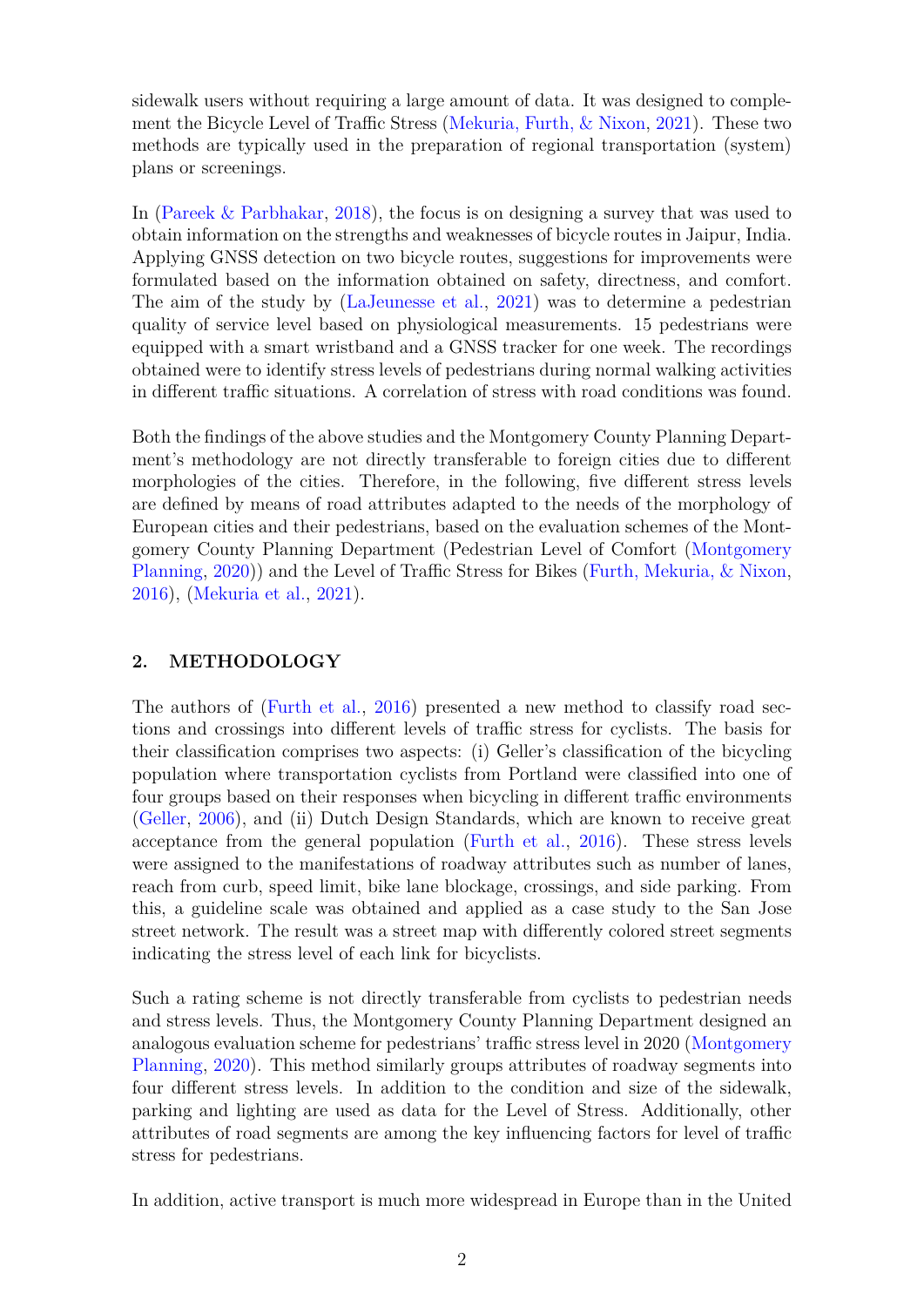States. For example, the amount of pedestrians in Germany is almost 2.5 times higher than in the U.S., for cyclists, the amount is almost 8 times higher [\(Buehler](#page-6-1) [et al.,](#page-6-1) [2011\)](#page-6-1). As a result, the perception of danger, stress and distance in the U.S. is quite different in active transport. A concept on pedestrian stress levels for European cities has to be newly developed and elaborated.

Therefore, a novel rating scheme for the level of traffic stress for pedestrians is introduced. This rating scheme is based on the findings from [\(Furth et al.,](#page-7-9) [2016\)](#page-7-9), [\(Montgomery Planning,](#page-7-5) [2020\)](#page-7-5) as well as the [\(FGSV,](#page-7-11) [2006\)](#page-7-11) and [\(FGSV,](#page-7-12) [2002\)](#page-7-12) regulations.

#### *Key Influencing Factors for Level of Traffic Stress for Pedestrians*

From [\(Furth et al.,](#page-7-9) [2016\)](#page-7-9), [\(Montgomery Planning,](#page-7-5) [2020\)](#page-7-5) as well as the [\(FGSV,](#page-7-11) [2006\)](#page-7-11), [\(FGSV,](#page-7-12) [2002\)](#page-7-12) and [\(Thielitz,](#page-8-1) [2021\)](#page-8-1), primarily five key influencing factors could be identified, where the fifth factor speed limit is assumed to be implicit and will not be explained in detail in the following. The key influencing factors mentioned below form the basis for an initial concept of a level of traffic stress definition for pedestrians.

#### **Sidewalk width**

Sidewalk width is one of the most used geometrical factors when measuring the quality of pedestrian movement [\(Raad & Burke,](#page-8-2) [2018\)](#page-8-2). The main cause of this is the limitation of the safe operating space for pedestrians. According to [\(Kang,](#page-7-13) [2015\)](#page-7-13) and [\(Kim, Park, & Jang,](#page-7-14) [2019\)](#page-7-14), a wide sidewalk has a significant positive impact on walking. It is therefore essential for the comfort of pedestrians [\(Dragovic et al.,](#page-6-2) [2021\)](#page-6-2).

In Germany, the minimum required width for sidewalks is set to 2.50m [\(FGSV,](#page-7-11) [2006\)](#page-7-11). This guideline value is obtained by assuming that two persons can conveniently pass each other. For each of these persons a space of 0.8m is assumed. In addition, there is a security clearance between the persons (0.2m), for adjacent buildings (0.2m) and adjacent streets (0.5m). In reality, however, the sidewalk widths usually differ from case to case [\(Dragovic et al.,](#page-6-2) [2021\)](#page-6-2). The reasons in most cases are urban morphology and the priority of motorized vehicles. According to [\(Fachverband Fußverkehr Deutschland,](#page-6-3) [n.d.\)](#page-6-3), for decades sidewalk widths have resulted only from residual areas in street layouts. Furthermore, deviating values for people with movement restrictions are not taken into account. According to a survey [\(Thielitz,](#page-8-1) [2021\)](#page-8-1), 60 percent of all motion-impaired participants found the sidewalks not wide enough and even 40 percent of all participants without any motion-disability found the sidewalk width too small. This causes stress and makes people reluctant to walk [\(Montgomery Planning,](#page-7-5) [2020\)](#page-7-5).

#### **Number of Crossing Facilities**

[\(Cervero et al.,](#page-6-4) [2009\)](#page-6-4) states that highly connected street networks in neighborhoods have a beneficial effect on the active transport of residents. Therefore, the number of street crossings and the associated connectivity of the street network correlate positively with the probability of walking [\(Hooper et al.,](#page-7-15) [2015\)](#page-7-15). The authors of [\(Ewing & Cervero,](#page-6-5) [2010\)](#page-6-5) and [\(Kaplan, Nielsen, & Prato,](#page-7-16) [2016\)](#page-7-16) found out that the shorter the distances between intersections, the higher the share of pedestrians in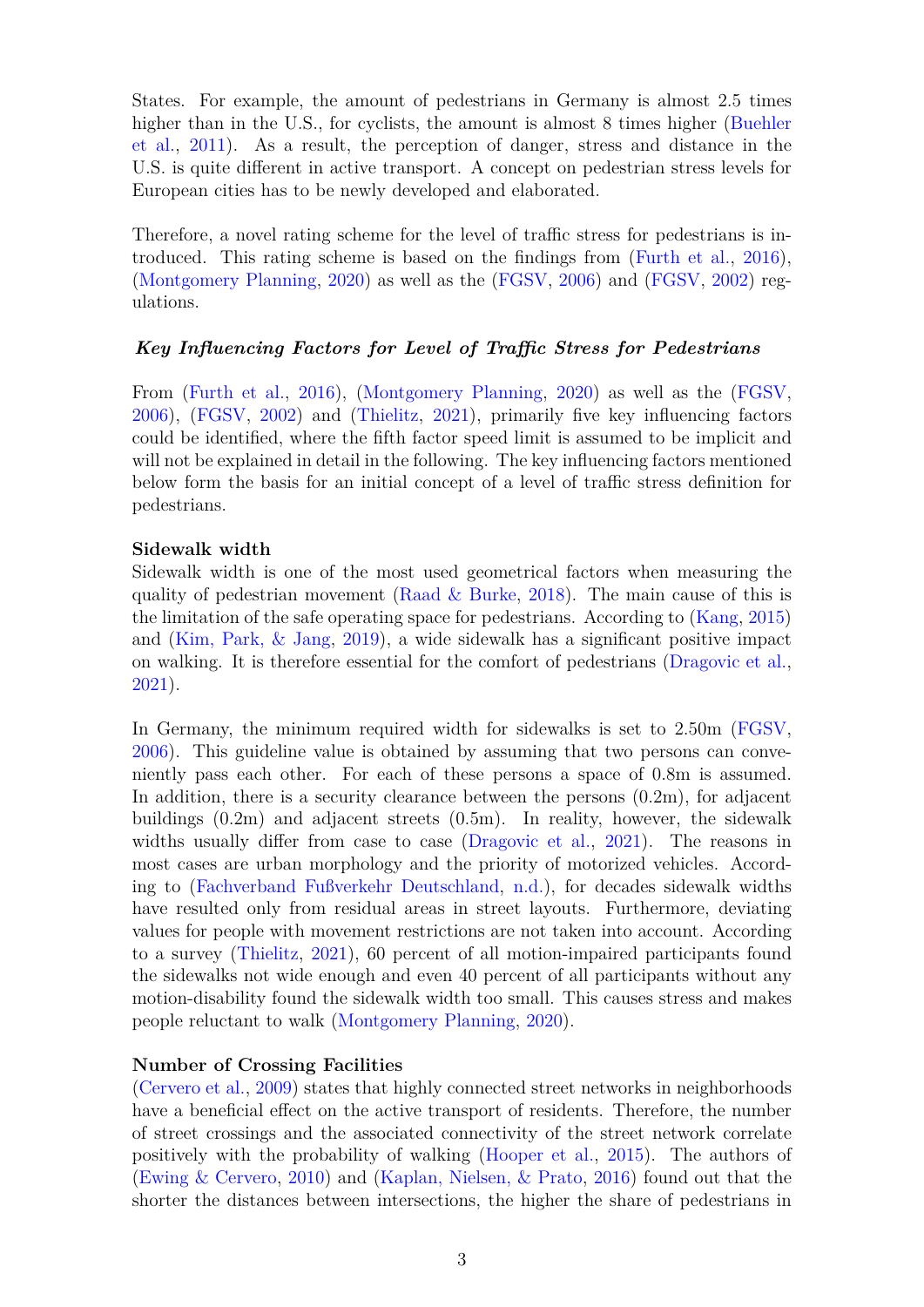the local modal split. In addition, high connectivity enables many route options [\(Gerike et al.,](#page-7-2) [2021\)](#page-7-2).

So far, there is a lack of information in current regulations regarding the density of crossing facilities for pedestrians. However, pedestrians are most sensitive to detours [\(Gerike et al.,](#page-7-2) [2021\)](#page-7-2). An earlier version of a German guideline recommended that crossing facilities should be spaced no more than 100 - 150m apart from each other [\(FGSV,](#page-7-17) [1995\)](#page-7-17). However, this recommendation was discarded with an updated version in 2006 [\(FGSV,](#page-7-11) [2006\)](#page-7-11).

The value of 150m between crossings is adopted and considered as a first guide value for spacing of crossing facilities. Using it, a new threshold for pedestrian crossing options is defined. Accordingly, a first guide value for crossings per kilometer of street is

$$
\frac{1}{0.150} = 6.67 \left[ \frac{\text{crossings}}{km} \right]. \tag{1}
$$

#### **Type of Crossing**

The crossing type is classified into signalized and unsignalized. As described in [\(Furth et al.,](#page-7-9) [2016\)](#page-7-9), it is assumed that signalized crossings do not cause additional traffic stress, in contrast to unsignalized crossings, which can represent an obstacle. Thus, the more lanes have to be crossed and the higher the speed limit of the traffic on the street is, the higher is the perceived level of traffic stress.

#### **Collectively Used Infrastructure with Cyclists**

Pedestrians and bicyclists compete for limited space on the road [\(Gerike et al.,](#page-7-2) [2021\)](#page-7-2). In addition, nearly half of all pedestrians feel disturbed by shared pedestrian and bicycle paths [\(Thielitz,](#page-8-1) [2021\)](#page-8-1). Late ringing or overtaking with too little distance are particular stressors [\(Thielitz,](#page-8-1) [2021\)](#page-8-1). A distinction is made between four different designs of sidewalk and bike lane divisions. Examples can be seen in Figure [1.](#page-4-0)

#### *Definition: Level of Traffic Stress for Pedestrians*

The general definition of stress levels uses the following descriptions of pedestrians' perspectives. Table [1](#page-5-0) explains these five new levels of pedestrian traffic stress that are developed from the previously identified key influencing factors.

## *Linking the Attributes of the Main Influencing Factors to the Levels of Stress for Pedestrians*

Table [2](#page-6-6) presents the traffic stress criteria for different pedestrian areas. This way, road sections can be categorized into levels of traffic stress for pedestrians. The principle of the most uncomfortable attribute is applied. Thus, when aggregating the stress levels of different attributes of a road segment, the highest stress level is always considered as decisive for each road segment.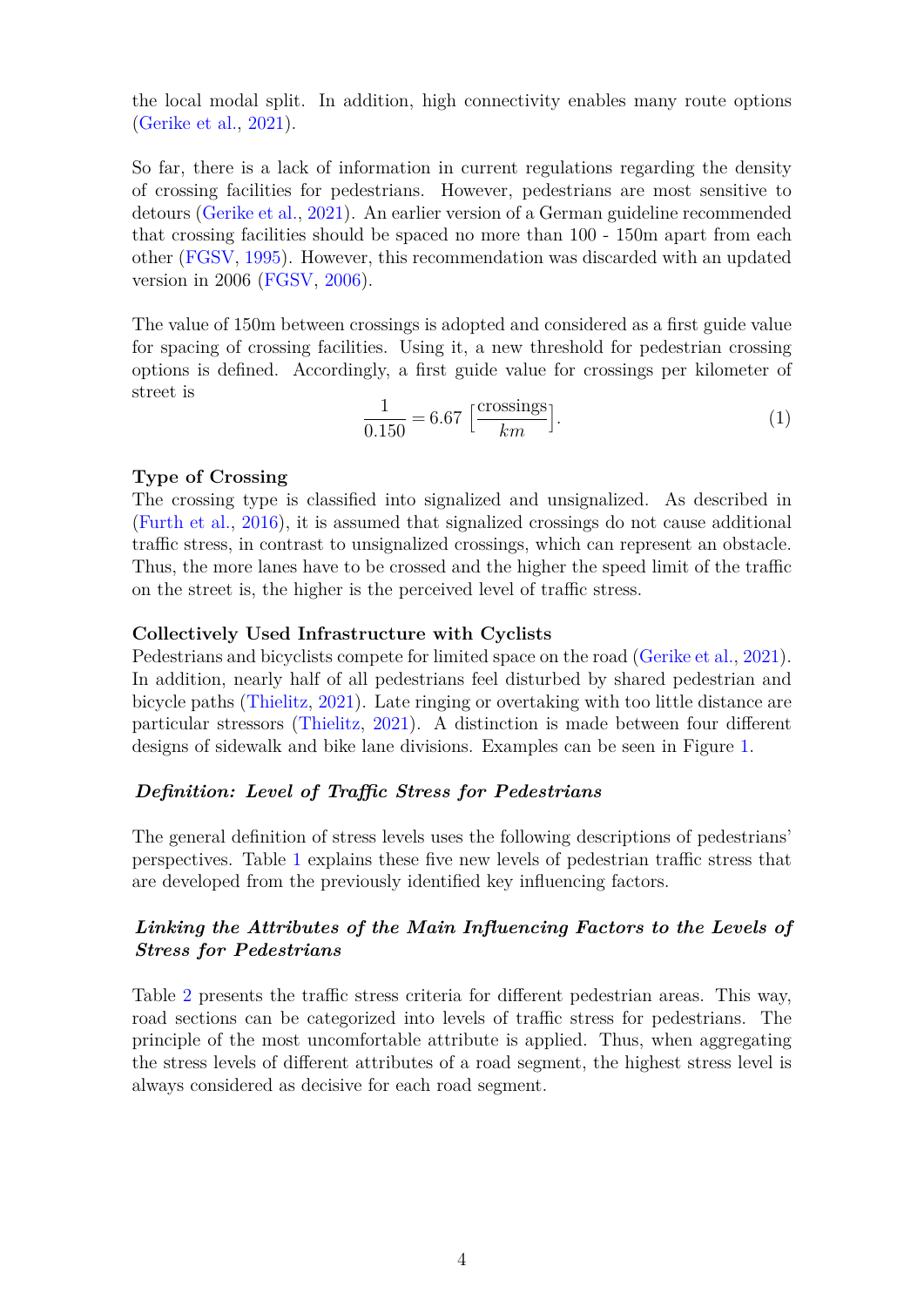<span id="page-4-0"></span>

**(a) Pedestrians and bikes share the (b) Structural separation with curb, same way, Nuremberg. Nuremberg.**



**(c) Textural separation, cyclists could (d) Pedestrian way and bike lane are swerve onto the sidewalk, Nuremberg. separated, Munich.**

**Figure 1: Examples of sidewalk and bicycle path combinations**

# **3. RESULTS AND DISCUSSION**

With the rating scheme developed above, street segments can be categorized according to various stress levels for pedestrians. The concept focuses on purely static aspects of the pedestrian network and is therefore independent of time and place. This static concept is not bound to a specific location and can therefore be applied to different European cities. Using this concept, static weak points in the pedestrian network can be identified and eliminated. It offers a first step towards the possibility of reducing the stress level of pedestrians. The existing concept can be used primarily to identify locations in the pedestrian network where interaction between cyclists and pedestrians could become a problem. In addition, locations with particularly few crossing options can be studied in more detail and, based on that, more options for crossings can be provided.

In a further step, the pedestrian network can be categorized according to existing widths. This aspect becomes especially important when incorporating the needs of pedestrians with restricted mobility such as wheelchairs. For these people, even more aspects should be taken into account, for example the height of the sidewalk border or accessibility.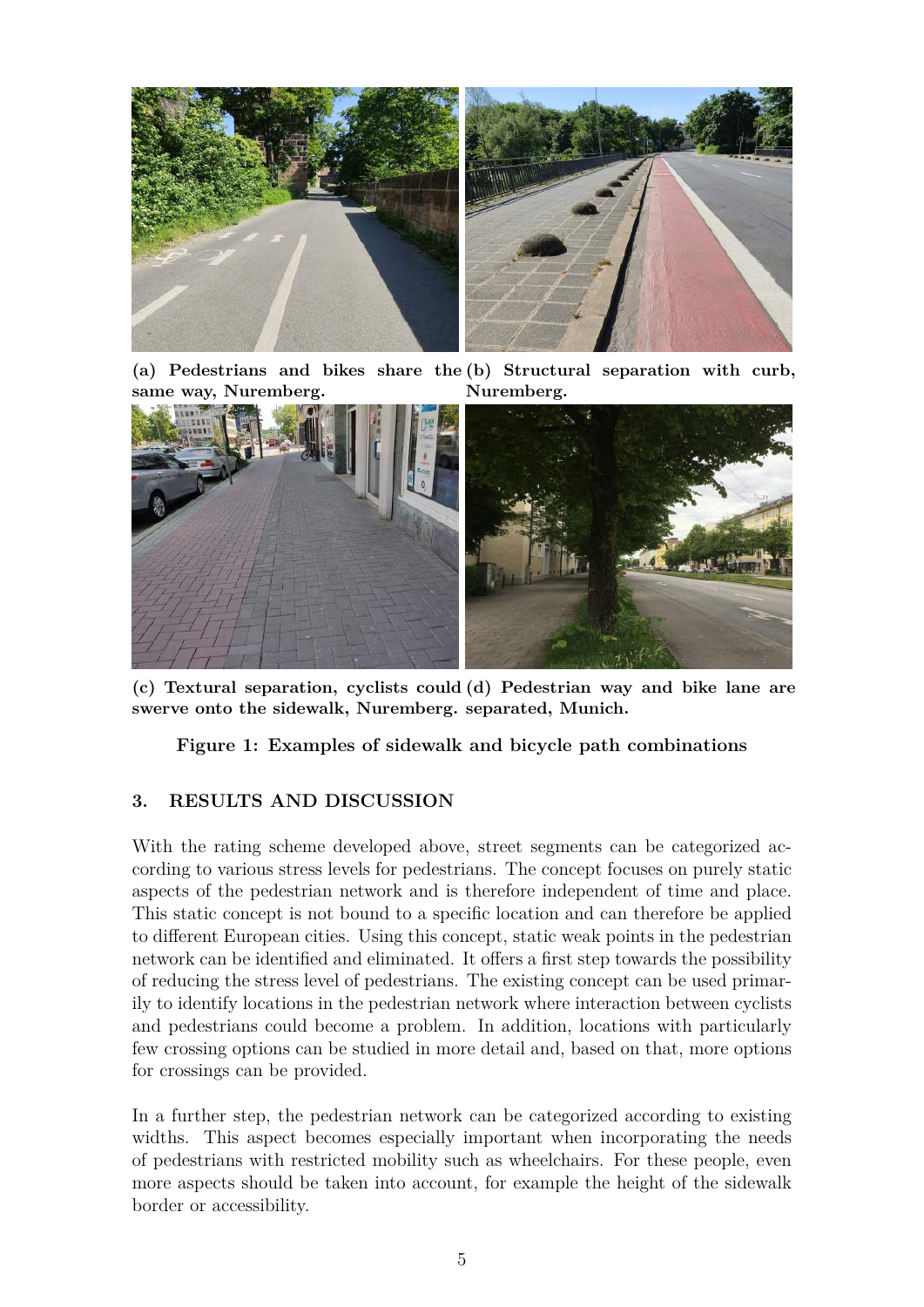<span id="page-5-0"></span>

| Traffic        | Keywords                             | Description                                            |  |  |  |
|----------------|--------------------------------------|--------------------------------------------------------|--|--|--|
| <b>Stress</b>  |                                      |                                                        |  |  |  |
| Level          |                                      |                                                        |  |  |  |
| $\mathbf{1}$   | pleasant,                            | Demands little attention to traffic. No interaction    |  |  |  |
|                | stress-free                          | with motorized vehicles or bicycles. Bicycles must     |  |  |  |
|                |                                      | be pushed. Pedestrians only zone. Sidewalk width       |  |  |  |
|                |                                      | ranges over the whole street or area. (example:        |  |  |  |
|                |                                      | park, pedestrian area)                                 |  |  |  |
| $\overline{2}$ | acceptable,                          | Demands some attention to traffic. Surrounding         |  |  |  |
|                | but increased                        | traffic velocity is low. Bicyclists and pedestrians    |  |  |  |
|                | attention<br><i>is</i>               | do not share their paths. Safe crossing of the street  |  |  |  |
|                | required                             | is often enough possible. Sidewalk is sufficiently     |  |  |  |
|                |                                      | wide.                                                  |  |  |  |
| 3              | unpleasant,                          | Demands medium attention to traffic. Crossing          |  |  |  |
|                | exhausting,                          | the street may be stressful due to few and/or un-      |  |  |  |
|                | but fair<br>$\quad \text{and} \quad$ | safe crossing options and high traffic velocities. Bi- |  |  |  |
|                | confident                            | cycle lanes are directly next to footpaths. Foot-      |  |  |  |
|                |                                      | path is quite narrow.                                  |  |  |  |
| 4              | unpleasant,                          | Demands high attention to traffic. High traffic ve-    |  |  |  |
|                | preventable,                         | locities. Footpath is available but very narrow.       |  |  |  |
|                | acceptable for                       | Footpath is shared with bicycles. Crossing of the      |  |  |  |
|                | short sections                       | street is stressful due to a lack of or only unsafe    |  |  |  |
|                |                                      | crossing options.                                      |  |  |  |
| 5              | fear-inducing,                       | Demands very high attention to traffic. Surround-      |  |  |  |
|                | dangerous, to                        | ing traffic velocity is very high. No footpath avail-  |  |  |  |
|                | avoided,<br>be                       | able. No crossing options available.                   |  |  |  |
|                | detours<br>are                       |                                                        |  |  |  |
|                | preferred                            |                                                        |  |  |  |

**Table 1: Definitions of Levels of Traffic Stress for Pedestrians**

As a first step, we developed a static concept of assigning different levels of stress. As extension of the existing definition, we will introduce dynamic aspects such as the number and density of surrounding traffic participants both on the sidewalk and on bicycle/vehicle lanes. Also, semi-dynamic influences such as speeds are taken into account. They are statically given by an upper speed limit on the street but can dynamically oscillate between low and high speeds. However, factors such as traffic volume and volumes of pedestrian crowds would provide further important insights into pedestrian stress levels.

#### **4. CONCLUSIONS**

In this paper, a first concept for the classification of road segments according to five different traffic stress levels for pedestrians is presented. Based on the characteristics of the defined key influencing factors (i) sidewalk width, (ii) number of crossing facilities, (iii) type of crossings, and (iv) collectively used infrastructure with cyclists, road segments can be assigned to the defined levels of traffic stress. So far, the concept focuses on static criteria of the infrastructure but is to be extended by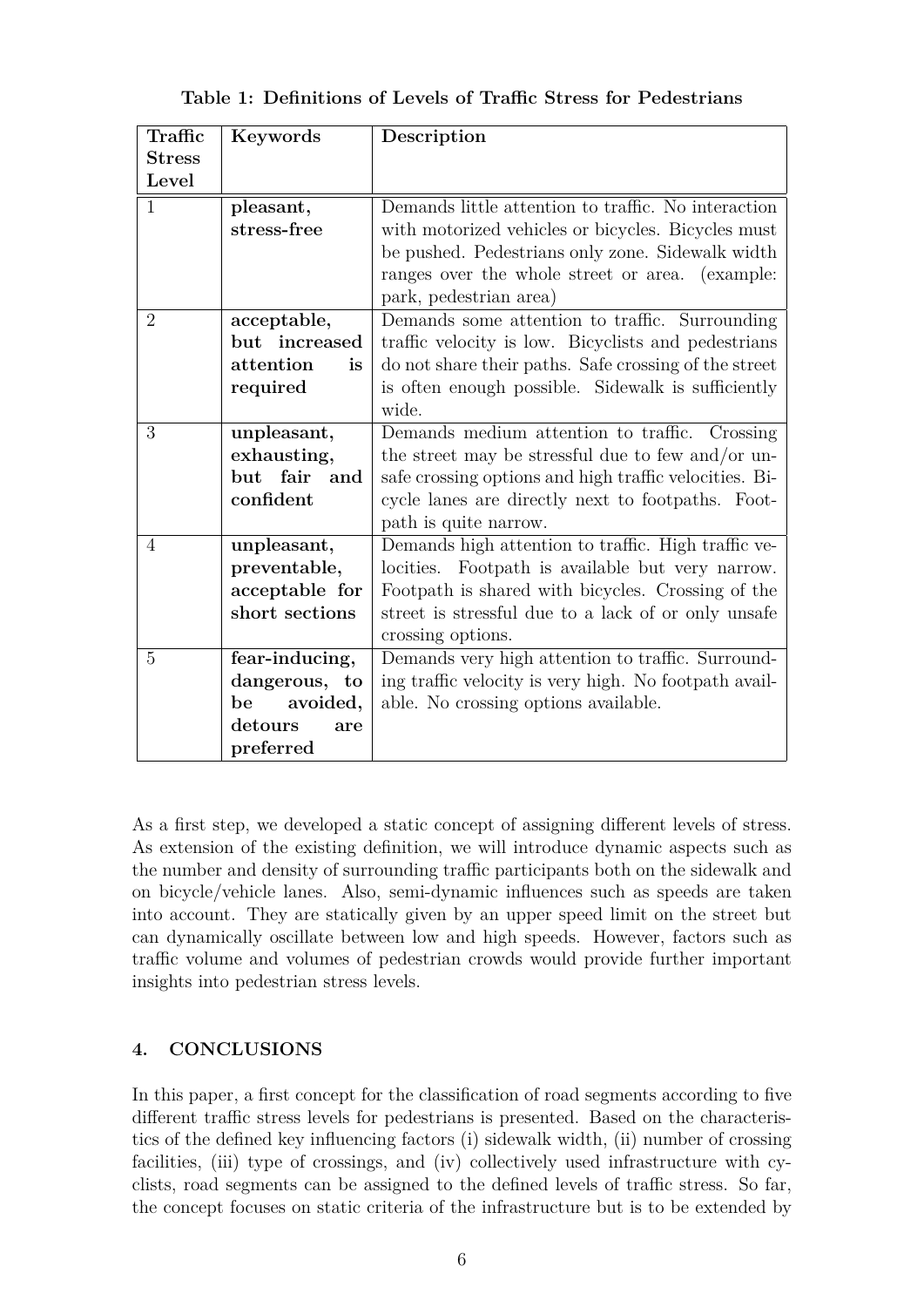| Traffic          | Sidewalk         | Number    | Type of     | <b>Speed</b> | <b>Shared</b> |
|------------------|------------------|-----------|-------------|--------------|---------------|
| <b>Stress</b>    | Width            | of Cross- | Crossing    | Limit        | with          |
| Level            |                  | ings      |             |              | <b>Bikes</b>  |
| $\mathbf{1}$     | Whole            | N/A       | N/A         | Walking      | No            |
|                  | street           |           |             | speed        |               |
| $\bf{2}$         | >2.5m            | > 6.6     | Signalized  | Walking      | Structural    |
|                  |                  |           |             | speed        | separation    |
| 3                | approx.          | approx.   | Not signal- | $<$ 30 km/h  | Textural      |
|                  | 2.5 <sub>m</sub> | 6.6       | ized        |              | separation    |
| $\boldsymbol{4}$ | < 2.5m           | < 6.6     | Not signal- | $<$ 50 km/h  | Yes           |
|                  |                  |           | ized        |              |               |
| $\overline{5}$   | None             | None      | Not signal- | $>$ 50 km/h  | N/A           |
|                  |                  |           | ized        |              |               |

<span id="page-6-6"></span>**Table 2: Traffic Stress Criteria for Walkways; N/A stands for** *Not Applicable*

dynamic and semi-dynamic aspects.

A great focus will be placed on extending the static concept to include needs of movement restricted pedestrians. They have different requirements for stress-free mobility, some of which are not appropriately represented from the regulations used above. This developed static concept will then be applied and tested on different subareas of several German cities. Due to missing data on sidewalk widths and sidewalk conditions, a categorization of these key influencing factors into stress levels is not easily feasible. As a consequence, individual city districts are first inspected to obtain information on the missing conditions. In the following, the static criteria are extended by semi-dynamic and fully dynamic attributes. Possible attributes to be considered are, for example, traffic volume and traffic light switching.

#### **REFERENCES**

- <span id="page-6-0"></span>BMDV. (2017). *Mobilität in Deutschland.* Bundesministerium für Verkehr und digitale Infrastruktur.
- <span id="page-6-1"></span>Buehler, R., Pucher, J., Merom, D., & Bauman, A. (2011, 09). Active travel in germany and the u.s. *American Journal of Preventive Medicine - AMER J PREV MED*, *41* , 241-250.
- <span id="page-6-4"></span>Cervero, R., Sarmiento, O. L., Jacoby, E., Gomez, L. F., & Neiman, A. (2009). Influences of built environments on walking and cycling: Lessons from bogotá. *International Journal of Sustainable Transportation*, *3* (4), 203-226.
- <span id="page-6-2"></span>Dragovic, D., Slavković, B., Krklješ, M., Aleksic, J., & Zećirović, L. (2021, 11). Proceedings - indis 2021 – the analisys of impact of the sidewalk obstructions on pedestrian walking speed and walking behavior.
- <span id="page-6-5"></span>Ewing, R., & Cervero, R. (2010). Travel and the built environment. *Journal of the American Planning Association*, *76* (3), 265-294.
- <span id="page-6-3"></span>Fachverband Fußverkehr Deutschland. (n.d.). *Querungsanlagen.* Retrieved from <https://www.geh-recht.de/querungsanlagen.html>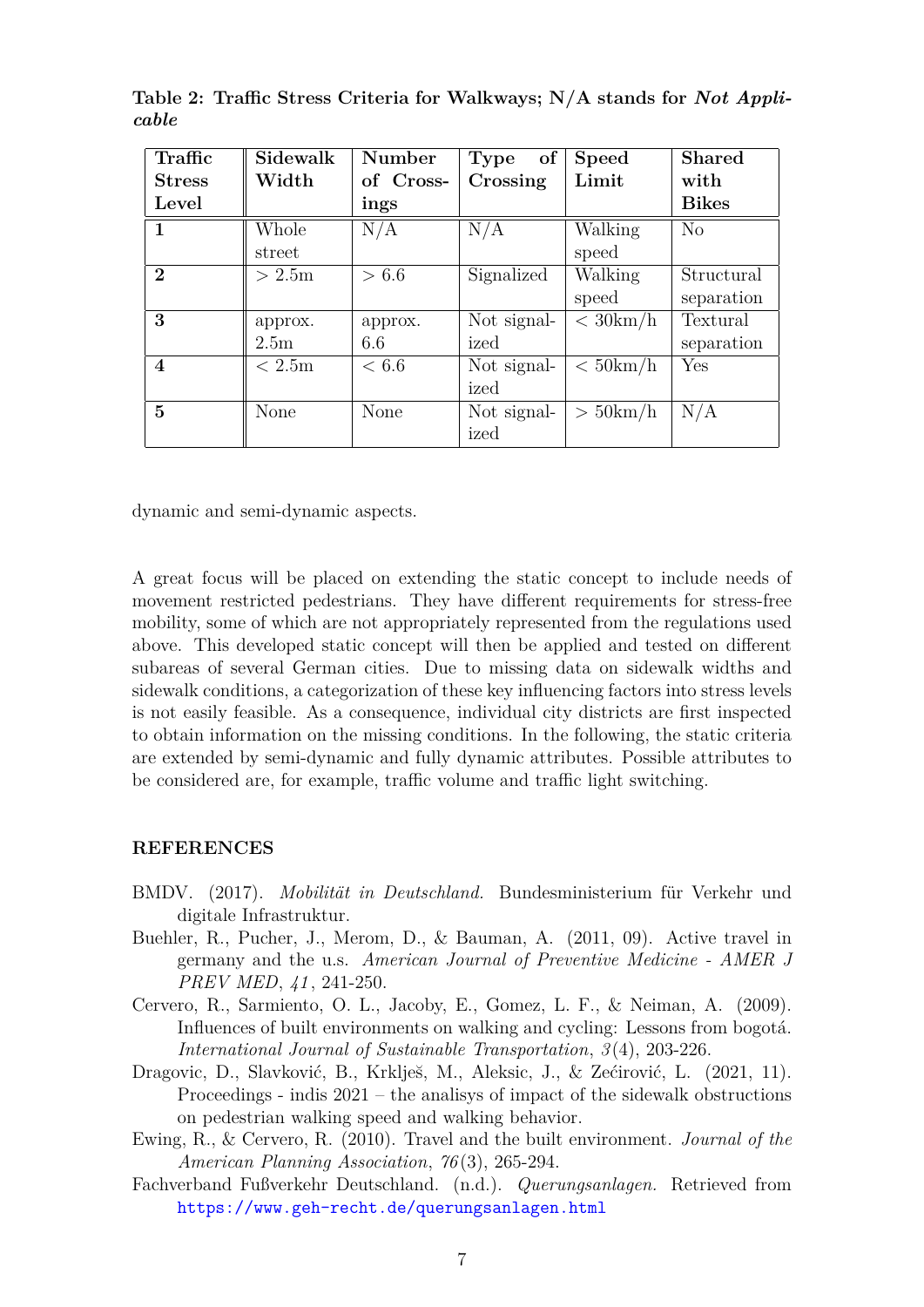- <span id="page-7-17"></span>FGSV. (1995). *Empfehlungen für die Anlage von Erschließungsstraßen (EAE 85/95).* Forschungsgesellschaft für Straßen- und Verkehrswesen e.V.
- <span id="page-7-12"></span>FGSV. (2002). *Empfehlungen für Fußgängerverkehrsanlagen (EFA).* Forschungsgesellschaft für Straßen- und Verkehrswesen e.V. Arbeitskreis 2.5.2 (Fußgängerverkehr).
- <span id="page-7-11"></span>FGSV. (2006). *Richtlinien für die Anlage von Stadtstraßen (RASt 06).* Forschungsgesellschaft für Straßen- und Verkehrswesen e.V.
- <span id="page-7-9"></span>Furth, P. G., Mekuria, M. C., & Nixon, H. (2016). Network Connectivity for Low-Stress Bicycling. *Transportation Research Record: Journal of Transportation Research Board*(2587), 41-49.
- <span id="page-7-10"></span>Geller, R. (2006). Four Types of Cyclists. *City of Portland Office of Transportation"*.
- <span id="page-7-2"></span>Gerike, R., Hubrich, S., Koszowski, C., Schröter, B., & Wittwer, R. (2021, 01). Active transport: Heterogeneous street users serving movement and place functions. *International Encyclopedia of Transportation*, 140-146.
- <span id="page-7-4"></span>Gilbert, P., Mcewan, K., Mitra, R., Franks, L., Richter, A., & Rockliff, H. (2008, 07). Feeling safe and content: A specific affect regulation system? relationship to depression, anxiety, stress, and self-criticism. *The Journal of Positive Psychology*, *3* , 182-191.
- <span id="page-7-15"></span>Hooper, P., Knuiman, M., Foster, S., & Giles-Corti, B. (2015). The building blocks of a 'liveable neighbourhood': Identifying the key performance indicators for walking of an operational planning policy in perth, western australia. *Health and Place*, *36* , 173-183.
- <span id="page-7-13"></span>Kang, C.-D. (2015). The effects of spatial accessibility and centrality to land use on walking in seoul, korea. *Cities*, *46* , 94-103.
- <span id="page-7-16"></span>Kaplan, S., Nielsen, T. A. S., & Prato, C. G. (2016). Walking, cycling and the urban form: A heckman selection model of active travel mode and distance by young adolescents. *Transportation Research Part D: Transport and Environment*, *44* , 55-65.
- <span id="page-7-14"></span>Kim, S., Park, S., & Jang, K. (2019). Spatially-varying effects of built environment determinants on walking. *Transportation Research Part A: Policy and Practice*, *123* , 188-199. (Walking and Cycling for better Transport, Health and the Environment)
- <span id="page-7-8"></span>LaJeunesse, S., Ryus, P., Kumfer, W., Kothuri, S., & Nordback, K. (2021). Measuring pedestrian level of stress in urban environments: Naturalistic walking pilot study. *Transportation Research Record*, *2675* (10), 109-119.
- <span id="page-7-3"></span>Litman, T. A. (2003). Economic value of walkability. *Transportation Research Record*, *1828* (1), 3-11.
- <span id="page-7-0"></span>Mammen, G. J., & Faulkner, G. E. (2013). Physical activity and the prevention of depression: a systematic review of prospective studies. *American journal of preventive medicine*, *45 5* , 649-57.
- <span id="page-7-1"></span>Marselle, M., Irvine, K., & Warber, S. (2014, 09). Examining group walks in nature and multiple aspects of well-being: A large-scale study. *Ecopsychology*, *6* , 134.
- <span id="page-7-6"></span>Mekuria, M. C., Furth, P. G., & Nixon, H. (2021). *Low-stress bicycling and network connectivity.* Mineta Transportation Institute.
- <span id="page-7-5"></span>Montgomery Planning. (2020). *Montgomery county's pedestrian plan: Pedestrian level of comfort methodology.* Montgomery County Planning Department. Retrieved from [https://mcatlas.org/pedplan/images/FINAL\\_PLOC](https://mcatlas.org/pedplan/images/FINAL_PLOC_Methodology_APPENDIX.pdf) Methodology APPENDIX.pdf
- <span id="page-7-7"></span>Pareek, P. S., & Parbhakar, K. (2018). Bicycle and pedestrian perceived level of